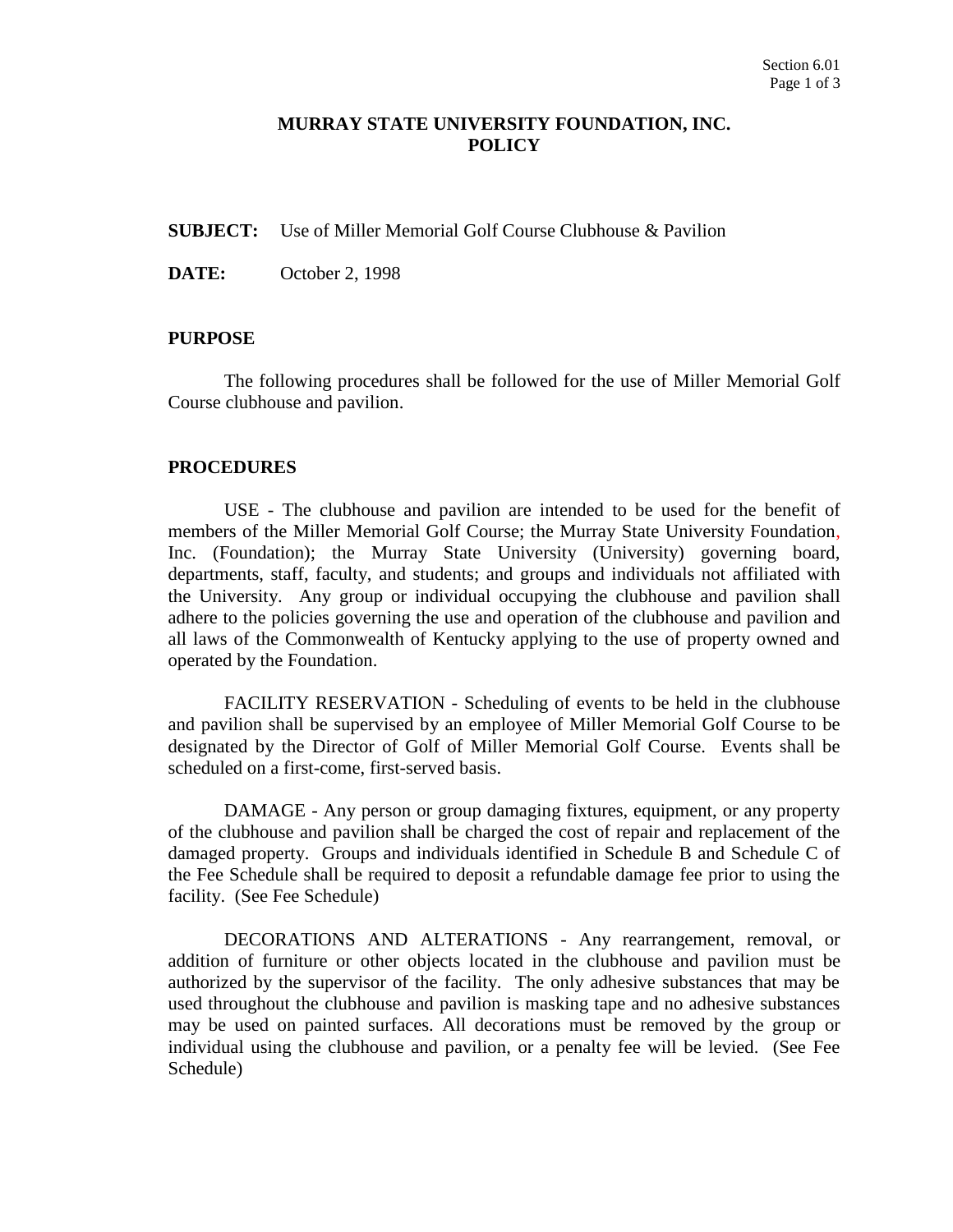## **FEE SCHEDULE**

SCHEDULE A - No rental fee will be charged for use of the clubhouse and pavilion by the following:

- 1. The Murray State University Foundation
- 2. The Murray State University Board of Regents
- 3. Office of the President or Vice Presidents

However, any costs that are charged to Miller Memorial Golf Course by the University such as transportation and set-up of tables and chairs or other additional maintenance must be absorbed by the party using the clubhouse and pavilion.

Arrangements for payment of damages resulting from use by one of the above groups will be made through agreement with the Director of Golf of Miller Memorial Golf Course.

SCHEDULE B - A rental fee of \$100.00 will be charged for use of the clubhouse and pavilion by the following:

- 1. Colleges, departments, or units of the University.
- 2. Officially recognized faculty or staff organizations affiliated with the University.
- 3. Officially recognized student organizations affiliated with the University.

The rental fee shall be charged to the unit or organization for each day or portion thereof that the clubhouse and pavilion are in use or otherwise occupied.

SCHEDULE C - A rental fee of \$150.00 will be charged for use of the clubhouse and pavilion by the following:

- 1. Faculty and staff organizations not officially recognized by the University.
- 2. Student organizations not officially recognized by the University.
- 3. Civic, fraternal, social organizations, or other groups not directly affiliated with the University.
- 4. Individuals.

The rental fee shall be charged to the individual or organization for each day or portion thereof that the clubhouse and pavilion are in use or otherwise occupied.

The above groups and individuals identified in Schedule B and C shall be charged a \$50.00 damage deposit fee, payable 72 hours prior to the date of the scheduled event. In addition to the rental fee, and damage deposit fee, any other costs that are charged to Miller Memorial Golf Course by the University such as transportation and set-up of tables and chairs or other additional maintenance must be absorbed by the party using the